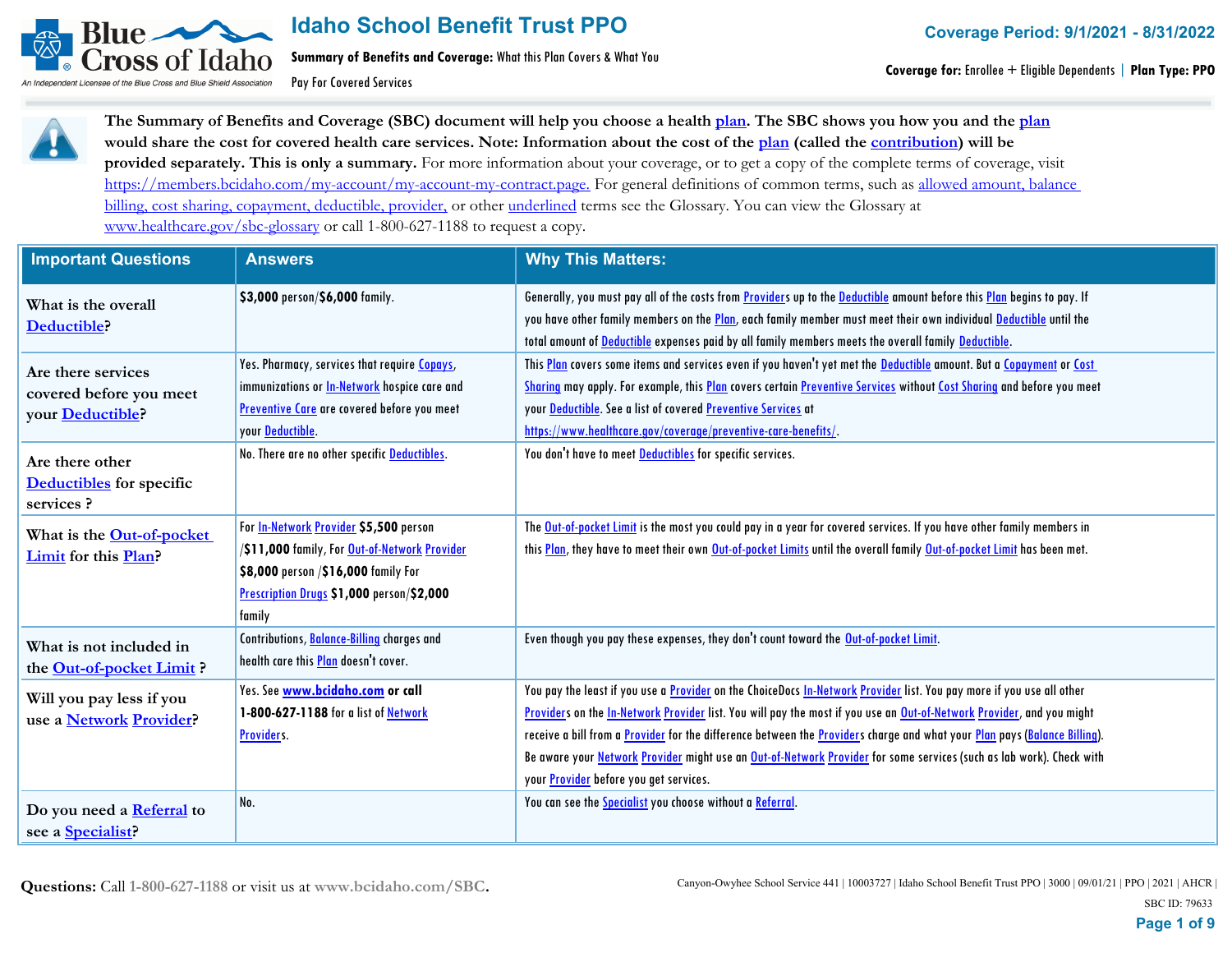

All **copayments** and **cost sharing** costs shown in this chart are after your **deductible** has been met, if a **deductible** applies.

|                                                              |                                                  | <b>What You Will Pay</b>                                                                                                   |                                                                                                                        |                                                                                                                                                                                                                                                                                      |
|--------------------------------------------------------------|--------------------------------------------------|----------------------------------------------------------------------------------------------------------------------------|------------------------------------------------------------------------------------------------------------------------|--------------------------------------------------------------------------------------------------------------------------------------------------------------------------------------------------------------------------------------------------------------------------------------|
| <b>Common</b><br><b>Medical Event</b>                        | <b>Services You May Need</b>                     | <b>Network</b><br><b>Provider</b><br>(You will pay the<br>least)                                                           | <b>Out-of-Network</b><br><b>Provider</b><br>(You will pay the<br>most)                                                 | Limitations, Exceptions, & Other Important Information                                                                                                                                                                                                                               |
| If you visit a health<br>care provider's<br>office or clinic | Primary care visit to treat an injury or illness | $ChoiceDoes = $10$<br><b>Copay/visit; All other</b><br>$In-Network = $30$<br>Copay/visit, Deductible<br>does not apply     | 40% Cost Sharing after<br><b>Deductible</b>                                                                            | Copay does not apply to additional services. Cost Sharing may not<br>apply for pediatric physician office visit. \$0 Copay/visit for qualifying<br>non-emergency telehealth services provided by MDLIVE. Additional<br>telehealth services may be provided by your <b>Provider</b> . |
|                                                              | <b>Specialist visit</b>                          | $ChoiceDoes = $30$<br>Copay/visit; All other<br>$In-Network = $50$<br><b>Copay/visit, Deductible</b><br>does not apply     | 40% Cost Sharing after<br><b>Deductible</b>                                                                            | Copay does not apply to additional services. Cost Sharing may not<br>apply for pediatric physician office visit.                                                                                                                                                                     |
|                                                              | <b>Preventive Care/Screening/immunization</b>    | No charge for listed<br>preventive, <b>Screening</b> and<br>immunization services.<br><b>Deductible</b> does not<br>apply. | No charge for listed<br>immunizations, 40% Cost<br><b>Sharing after Deductible</b><br>for preventive and<br>Screening. | You may have to pay for services that aren't preventive. Ask your<br>Provider if the services needed are preventive. Then check what your<br>Plan will pay for.                                                                                                                      |
| If you have a test                                           | Diagnostic Test (x-ray, blood work)              | No charge up to a<br>combined \$100, then 20%<br><b>Cost Sharing after</b><br><b>Deductible</b>                            | 40% Cost Sharing after<br><b>Deductible</b>                                                                            | none                                                                                                                                                                                                                                                                                 |
|                                                              | Imaging (CT/PET scans, MRIs)                     | No charge up to a<br>combined \$100, then 20%<br><b>Cost Sharing</b> after<br><b>Deductible</b>                            | 40% Cost Sharing after<br><b>Deductible</b>                                                                            | <b>Preauthorization</b> required.                                                                                                                                                                                                                                                    |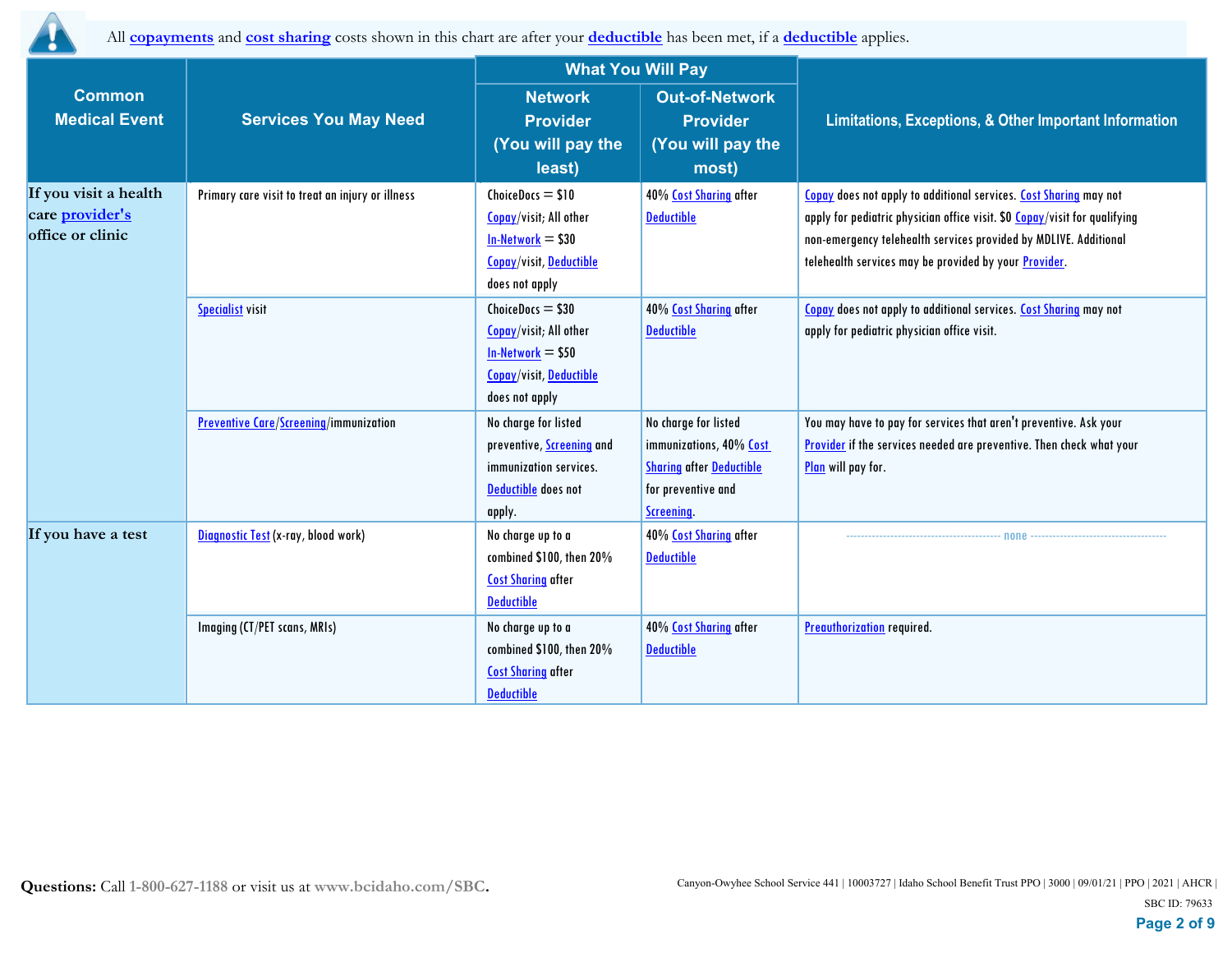|                           |                                                | <b>What You Will Pay</b>       |                           |                                                                           |  |
|---------------------------|------------------------------------------------|--------------------------------|---------------------------|---------------------------------------------------------------------------|--|
| <b>Common</b>             |                                                | <b>Network</b>                 | <b>Out-of-Network</b>     |                                                                           |  |
| <b>Medical Event</b>      | <b>Services You May Need</b>                   | <b>Provider</b>                | <b>Provider</b>           | Limitations, Exceptions, & Other Important Information                    |  |
|                           |                                                | (You will pay the              | (You will pay the         |                                                                           |  |
|                           |                                                | least)                         | most)                     |                                                                           |  |
| If you need drugs         | Generic drugs                                  | \$15 Copay/prescription        | \$15 Copay/prescription   | Covers up to a 90 day supply with multiple Copays. Additional             |  |
| to treat your illness     |                                                | (retail and mail order)        | (retail and mail order)   | Out-of-Network charges may apply.                                         |  |
| or condition              | Preferred brand drugs                          | \$30 Copay/prescription        | \$30 Copay/prescription   | Covers up to a 90 day supply with multiple Copays. Additional             |  |
| More information          |                                                | (retail and mail order)        | (retail and mail order)   | Out-of-Network charges may apply.                                         |  |
| about <i>prescription</i> | Non-preferred brand drugs                      | \$45 Copay/prescription        | \$45 Copay/prescription   | Covers up to a 90 day supply with multiple Copays. Additional             |  |
| drug coverage is          |                                                | (retail and mail order)        | (retail and mail order)   | Out-of-Network charges may apply.                                         |  |
| available at              | <b>Specialty Drugs</b>                         | Refer to generic,              | Refer to generic,         | Coverage may include limitations and <b>Preauthorization</b> may be       |  |
| www.bcidaho.com           |                                                | preferred brand and            | preferred brand and       | required. Additional Out-of-Network charges may apply.                    |  |
|                           |                                                | non-preferred brand            | non-preferred brand       |                                                                           |  |
|                           |                                                | drugs above.                   | drugs above.              |                                                                           |  |
| If you have               | Facility fee (e.g., ambulatory surgery center) | 20% Cost Sharing after         | 40% Cost Sharing after    | <b>Preauthorization</b> required.                                         |  |
| outpatient surgery        |                                                | <b>Deductible</b>              | <b>Deductible</b>         |                                                                           |  |
|                           | Physician/surgeon fees                         | 20% Cost Sharing after         | 40% Cost Sharing after    | <b>Preauthorization</b> required.                                         |  |
|                           |                                                | <b>Deductible</b>              | <b>Deductible</b>         |                                                                           |  |
| If you need               | <b>Emergency Room Care</b>                     | \$100 Copay/visit, 20%         | \$100 Copay/visit, 40%    | Out-of-Network services paid at In-Network if Emergency Medical           |  |
| immediate medical         |                                                | <b>Cost Sharing after</b>      | <b>Cost Sharing after</b> | <b>Condition.</b> Copay waived if admitted.                               |  |
| attention                 |                                                | <b>Deductible</b>              | <b>Deductible</b>         |                                                                           |  |
|                           | <b>Emergency Medical Transportation</b>        | 20% Cost Sharing after         | 40% Cost Sharing after    | none                                                                      |  |
|                           |                                                | <b>Deductible</b>              | <b>Deductible</b>         |                                                                           |  |
|                           | <b>Urgent Care</b>                             | \$30 Copay/visit;              | 40% Cost Sharing after    | <b>Copay</b> does not apply to additional services. Cost Sharing may vary |  |
|                           |                                                | Specialist: \$50               | <b>Deductible</b>         | based on physician and may not apply to pediatric physician office        |  |
|                           |                                                | <b>Copay/visit; Deductible</b> |                           | visit.                                                                    |  |
|                           |                                                | does not apply                 |                           |                                                                           |  |
| If you have a             | Facility fee (e.g., hospital room)             | 20% Cost Sharing after         | 40% Cost Sharing after    | <b>Preauthorization</b> required.                                         |  |
| hospital stay             |                                                | <b>Deductible</b>              | <b>Deductible</b>         |                                                                           |  |
|                           | Physician/surgeon fee                          | 20% Cost Sharing after         | 40% Cost Sharing after    | <b>Preauthorization</b> required.                                         |  |
|                           |                                                | <b>Deductible</b>              | <b>Deductible</b>         |                                                                           |  |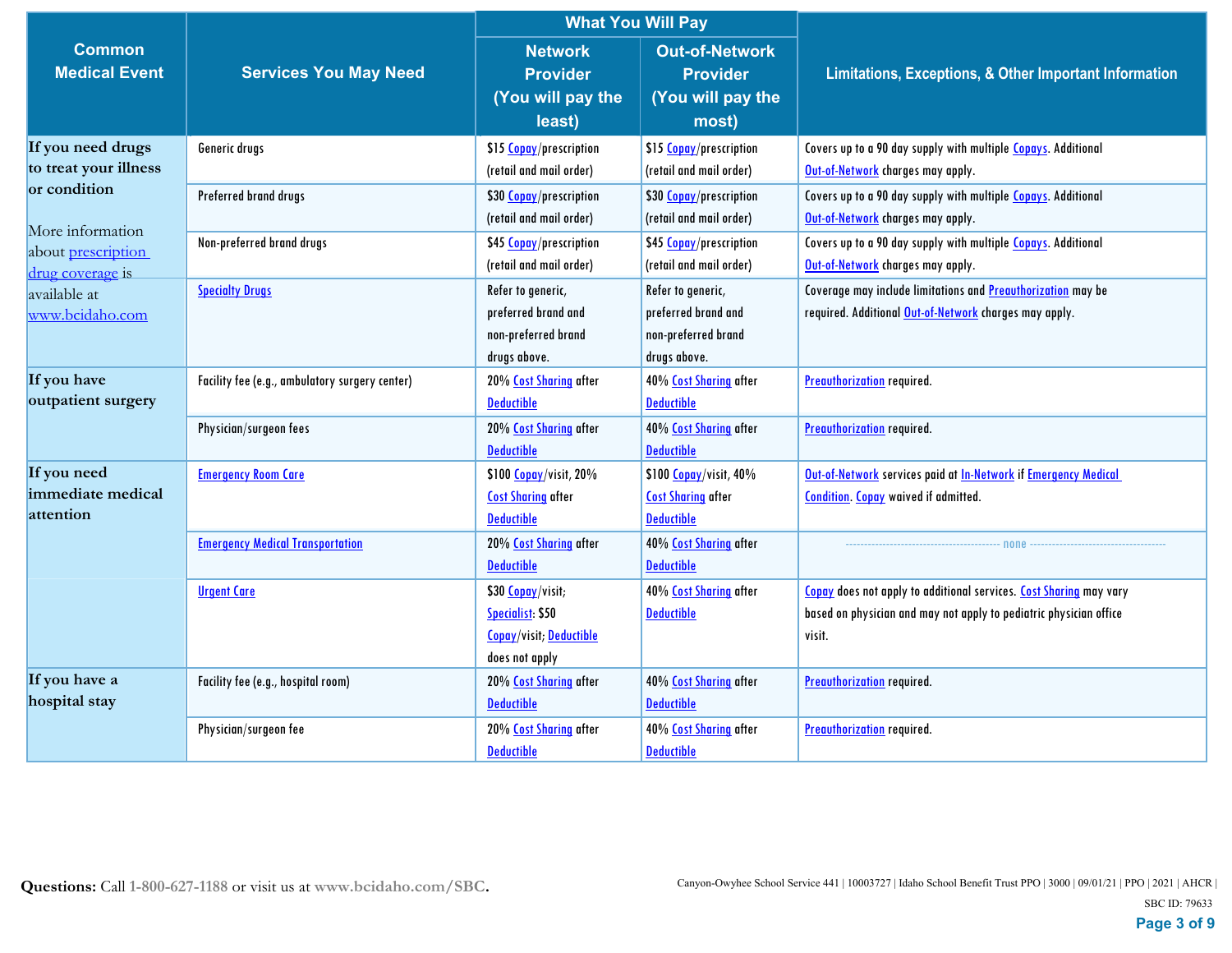|                                                                                       |                                           |                                                                                                            | <b>What You Will Pay</b>                                               |                                                                                                                                                                                                                                                                                       |
|---------------------------------------------------------------------------------------|-------------------------------------------|------------------------------------------------------------------------------------------------------------|------------------------------------------------------------------------|---------------------------------------------------------------------------------------------------------------------------------------------------------------------------------------------------------------------------------------------------------------------------------------|
| <b>Common</b><br><b>Medical Event</b>                                                 | <b>Services You May Need</b>              | <b>Network</b><br><b>Provider</b><br>(You will pay the<br>least)                                           | <b>Out-of-Network</b><br><b>Provider</b><br>(You will pay the<br>most) | Limitations, Exceptions, & Other Important Information                                                                                                                                                                                                                                |
| If you have mental<br>health, behavioral<br>health, or<br>substance abuse<br>services | Outpatient services                       | \$30 Copay/visit, 20%<br><b>Cost Sharing</b> after<br><b>Deductible</b> for facility and<br>other services | 40% Cost Sharing after<br><b>Deductible</b>                            | Cost Sharing may not apply for pediatric outpatient psychotherapy. \$0<br>Copay/visit for qualifying non-emergency telehealth services provided<br>by MDLIVE. Additional telehealth services may be provided by your<br>Provider. Contact BPA at 1-800-726-0003 for EAP 1-4 Visits.   |
|                                                                                       | Inpatient services                        | 20% Cost Sharing after<br><b>Deductible</b>                                                                | 40% Cost Sharing after<br><b>Deductible</b>                            | <b>Preauthorization</b> required.                                                                                                                                                                                                                                                     |
| If you are pregnant                                                                   | <b>Office Visits</b>                      | 20% Cost Sharing after<br><b>Deductible</b>                                                                | 40% Cost Sharing after<br><b>Deductible</b>                            | For pregnancy services, Cost Sharing does not apply to certain<br>Preventive Services. Depending on the type of services, a Copay, Cost<br><b>Sharing or Deductible</b> may apply. Maternity care may include tests and<br>services described elsewhere in the SBC (i.e. ultrasound). |
|                                                                                       | Childbirth/delivery professional services | 20% Cost Sharing after<br><b>Deductible</b>                                                                | 40% Cost Sharing after<br><b>Deductible</b>                            |                                                                                                                                                                                                                                                                                       |
|                                                                                       | Childbirth/delivery facility services     | 20% Cost Sharing after<br><b>Deductible</b>                                                                | 40% Cost Sharing after<br><b>Deductible</b>                            |                                                                                                                                                                                                                                                                                       |
| If you need help<br>recovering or have                                                | <b>Home Health Care</b>                   | 20% Cost Sharing after<br><b>Deductible</b>                                                                | 40% Cost Sharing after<br><b>Deductible</b>                            | <b>Preauthorization</b> required.                                                                                                                                                                                                                                                     |
| other special<br>health needs                                                         | <b>ReHabilitation Services</b>            | 20% Cost Sharing after<br><b>Deductible</b>                                                                | 40% Cost Sharing after<br><b>Deductible</b>                            | Coverage is limited to 20 visit annual max for outpatient physical,<br>speech and occupational; 36 visit annual max for outpatient cardiac<br>rehabilitation.                                                                                                                         |
|                                                                                       | <b>Habilitation Services</b>              | 20% Cost Sharing after<br><b>Deductible</b>                                                                | 40% Cost Sharing after<br><b>Deductible</b>                            | Coverage is limited to 20 visit annual max for outpatient physical,<br>speech and occupational.                                                                                                                                                                                       |
|                                                                                       | <b>Skilled Nursing Care</b>               | 20% Cost Sharing after<br><b>Deductible</b>                                                                | 40% Cost Sharing after<br><b>Deductible</b>                            | Coverage is limited to 30 day annual max.                                                                                                                                                                                                                                             |
|                                                                                       | <b>Durable Medical Equipment</b>          | 20% Cost Sharing after<br><b>Deductible</b>                                                                | 40% Cost Sharing after<br><b>Deductible</b>                            | <b>Preauthorization</b> required.                                                                                                                                                                                                                                                     |
|                                                                                       | <b>Hospice Services</b>                   | No charge. Deductible<br>does not apply.                                                                   | 40% Cost Sharing after<br><b>Deductible</b>                            |                                                                                                                                                                                                                                                                                       |
| If your child needs                                                                   | Children's eye exam                       | Not covered                                                                                                | Not covered                                                            | $-$ none $-$                                                                                                                                                                                                                                                                          |
| dental or eye care                                                                    | Children's glasses                        | Not covered                                                                                                | Not covered                                                            | попе                                                                                                                                                                                                                                                                                  |
|                                                                                       | Children's dental check-up                | Not covered                                                                                                | Not covered                                                            | ----------- none ------------                                                                                                                                                                                                                                                         |

**Questions:** Call **1-800-627-1188** or visit us at **www.bcidaho.com/SBC.**

Canyon-Owyhee School Service 441 | 10003727 | Idaho School Benefit Trust PPO | 3000 | 09/01/21 | PPO | 2021 | AHCR |

SBC ID: 79633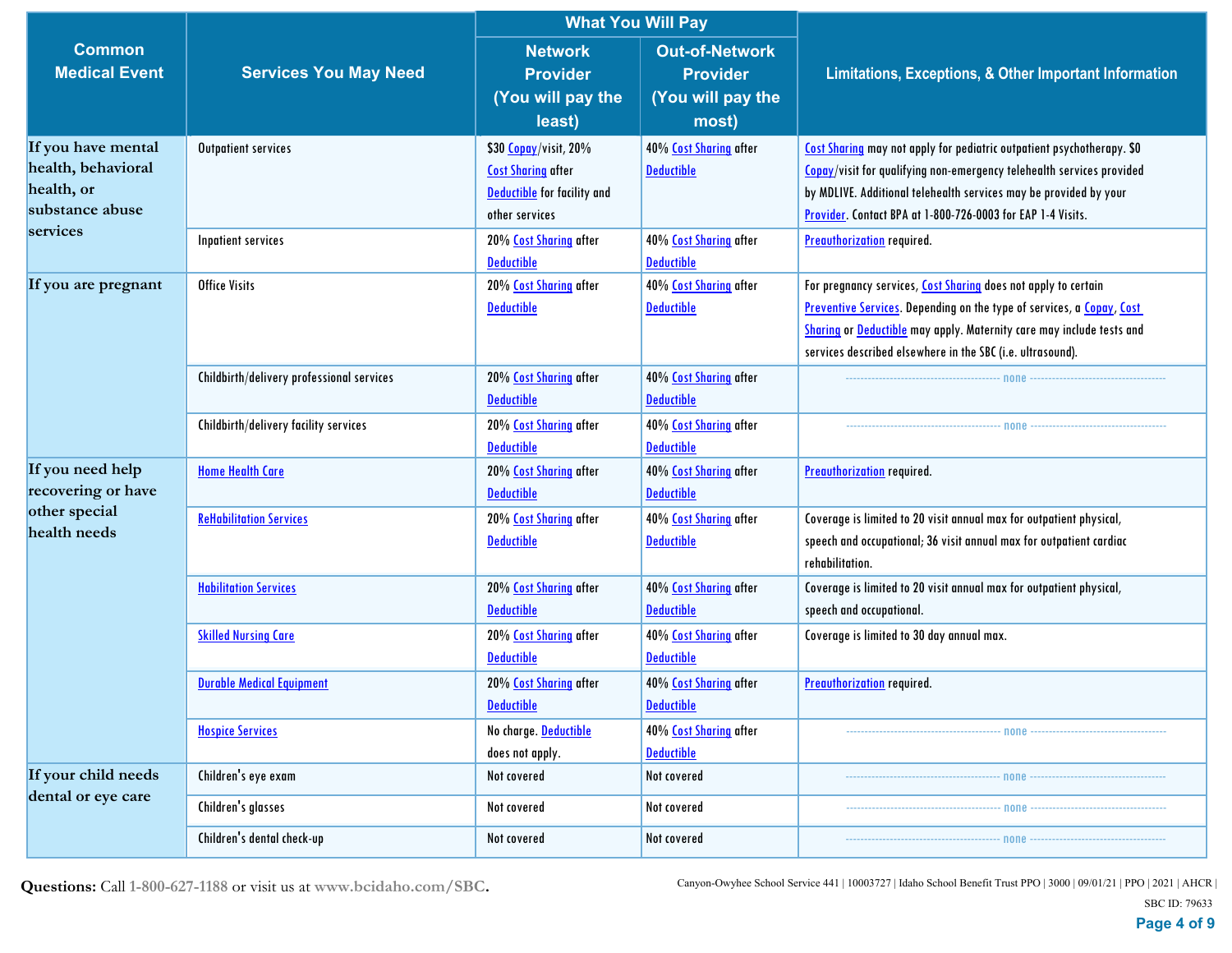# **Excluded Services & Other Covered Services:**

| Acupuncture                | Routine eye care (Adult) |
|----------------------------|--------------------------|
| Cosmetic surgery           | Routine foot care        |
| <b>Dental care (Adult)</b> | Weight loss programs     |
| Dental check-up (Child)    |                          |
| Eye exam (Child)           |                          |
| Glasses (Child)            |                          |
| <b>Hearing aids</b>        |                          |
| Infertility treatment      |                          |
| Long-term care             |                          |
| Private-duty nursing       |                          |

- Bariatric surgery
- Chiropractic care
- Non-emergency care when traveling outside the U.S. •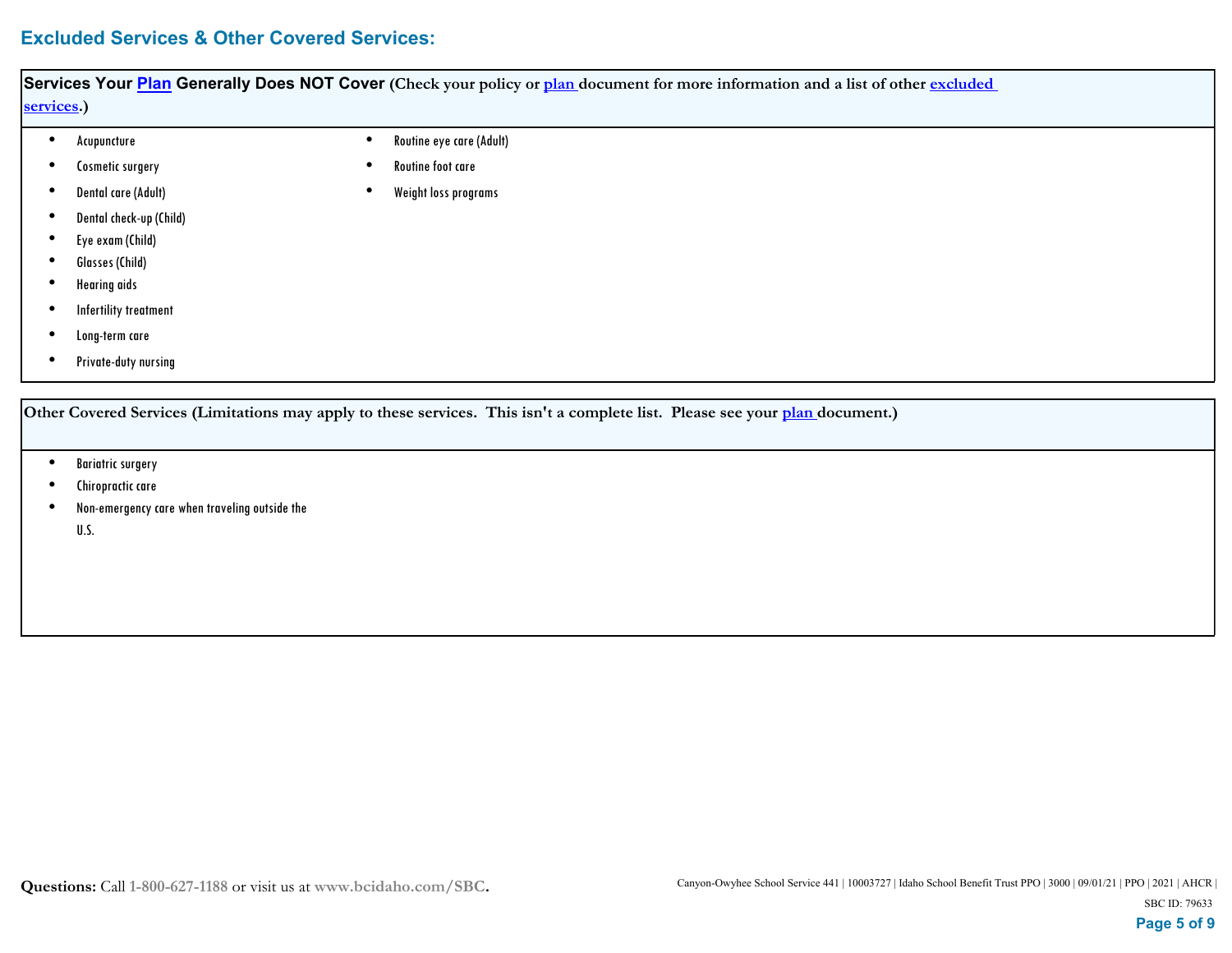# **Your Rights to Continue Coverage:**

#### **\*\* Group health coverage -**

 There are agencies that can help if you want to continue coverage after it ends. The contact information for those agencies is: Department of Labor's Employee Benefits Security Administration at 1-866-4444-EBSA(3272) or www.dol.gov/ebsa/healthreform or the Department of Health and Human Services, Center for Consumer Information and Insurance Oversight, at 1-877-267-2323 x61565 or www.cciio.cms.gov. Other coverage options may be available to you too, including buying individual insurance through Your Health Idaho. For more information about Your Health Iadho, visit www.YourHealthIdaho.org or call 1-855-944-3246.

### **Your Grievance and Appeals Rights:**

There are agencies that can help if you have a complaint against your plan for a denial of claim. This complaint is called a grievance or appeal. For more information about your rights, look at the explanation of benefits you will receive for that medical *claim*. Your plan documents also provide complete information. To submit a claim, appeal, or a grievance for any reason to your plan. For more information about your rights, this notice, or assistance, contact:

 For any inital questions concerning a claim, or to appeal a claim or benefit decision, please contact Customer Service at 1-208-331-7347 Or 1-800-627-1188, www.bcidaho.com or at P.O. Box 7408, Boise, ID 83707.

 If your plan is subject to ERISA, you may contact the Department of Labor's Employee Benefits Security Administration at 1-866-444-EBSA or www.dol.gov/ebsa/healthreform.

 If your plan Is fully insured or self-funded and subject to the Idaho Insurance Code, you may also receive assistance from the Idaho Department of Insurance at 1-800-721-3272 or www.DOI.Idaho.gov

## **Does this plan provide Minimum Essential Coverage? Yes.**

Minimum Essential Coverage generally includes plans, health insurance available through the Marketplace or other individual market policies, Medicare, Medicaid, CHIP, TRICARE, and certain other coverage. If you are eligible for certain types of Minimum Essential Coverage, you may not be eligible for the premium tax credit.

## **Does this plan meet the Minimum Value Standards? Yes.**

If your plan doesn't meet the Minimum Value Standards, you may be eligible for a premium tax credit to help you pay for a plan through the Marketplace.

*To see examples of how this* **plan** *might cover costs for a sample medical situation, see the next section.*

**Page 6 of 9**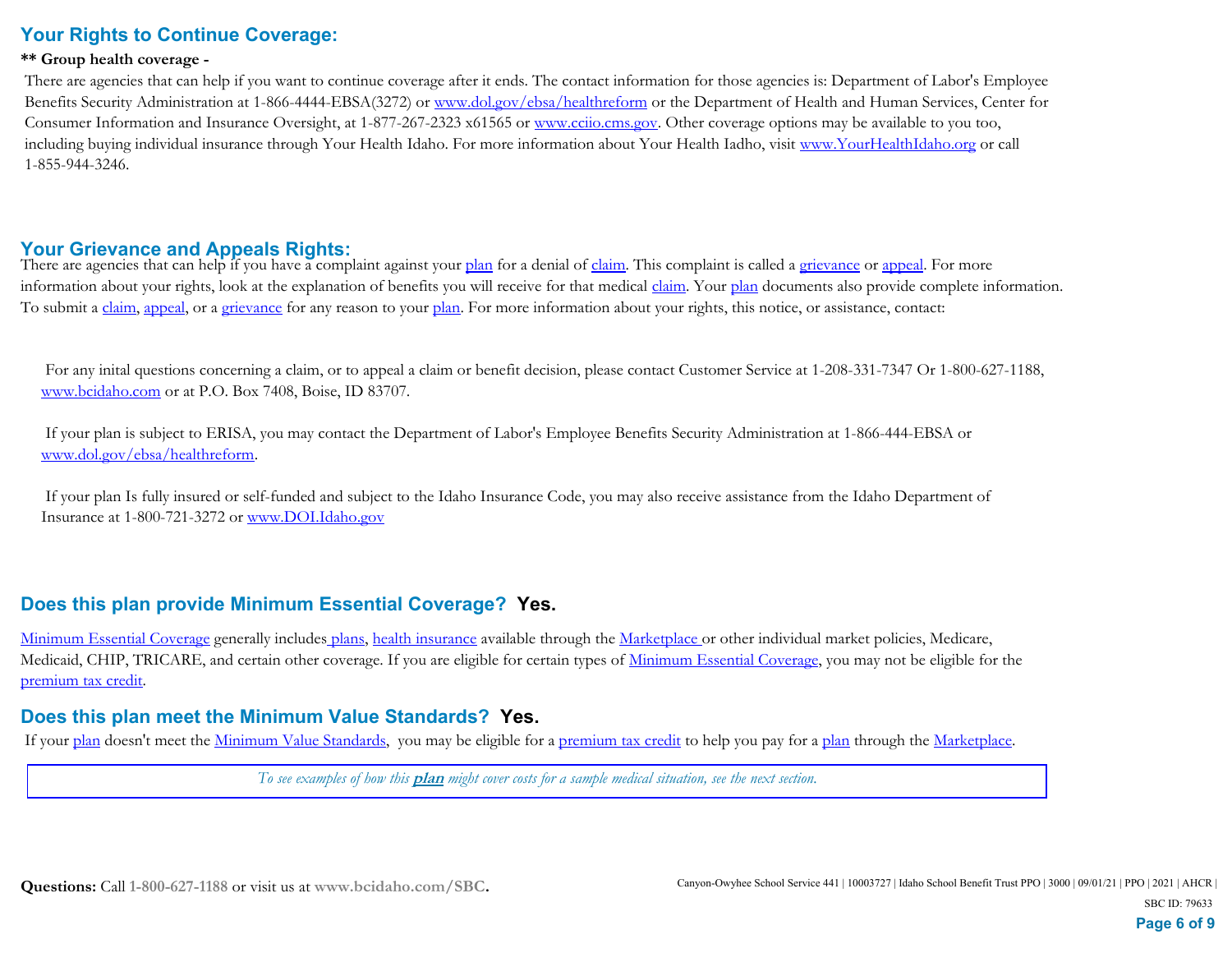#### **About these Coverage Examples:**



This is not a cost estimator. Treatments shown are just examples of how this plan might cover medical care. Your actual costs will be different depending on the actual care you receive, the prices your providers charge, and many other factors. Focus on the cost sharing amounts (deductibles, copayments and cost sharing) and excluded services under the plan. Use this information to compare the portion of costs you might pay under different health plans. Please note these coverage examples are based on self-only coverage.

| Peg is Having a Baby                         |         |
|----------------------------------------------|---------|
| (9 months of in-network pre-natal care and a |         |
| hospital delivery)                           |         |
| <b>The plan's overall deductible</b>         | \$3,000 |
| ■ Specialist copay                           | \$30    |
| <b>Hospital (facility) cost sharing</b>      | 20%     |
| Other cost sharing                           | 20%     |
|                                              |         |

### **This EXAMPLE event includes services like:**

**Specialist** office visits (*prenatal care)* Childbirth/Delivery Professional Services Childbirth/Delivery Facility Services **Diagnostic tests** (*ultrasounds and blood work)* **Specialist** visit *(anesthesia)* 

### **In this example, Peg would pay:**

| <b>Cost Sharing</b>        |         | <b>Cost Sharing</b>        |         |                    |
|----------------------------|---------|----------------------------|---------|--------------------|
| <b>Deductibles</b>         | \$3,000 | <b>Deductibles</b>         | \$120   | <b>Deductibles</b> |
| <b>Copayments</b>          | \$10    | <b>Copayments</b>          | \$920   | <b>Copayments</b>  |
| cost sharing               | \$1,910 | cost sharing               | \$0     | cost sharing       |
| What isn't Covered         |         | What isn't Covered         |         |                    |
| Limits or exclusions       | \$60    | Limits or exclusions       | \$20    | Limits or exc      |
| The total Peg would pay is | \$4,980 | The total Joe would pay is | \$1,060 | The total M        |

**Total Example Cost \$12,690** 

| <b>Managing Joe's type 2 Diabetes</b>                          |         |
|----------------------------------------------------------------|---------|
| (a year of routine in-network care of a well-                  |         |
| controlled condition)                                          |         |
| ■ The plan's overall deductible                                | \$3,000 |
| ■ Specialist copay                                             | \$30    |
| <b>E</b> Hospital (facility) cost sharing                      | 20%     |
| Other cost sharing                                             | 20%     |
| This EXAMPLE event includes services like:                     |         |
| <b>Primary care physician</b> office visits ( <i>including</i> |         |
| disease education)                                             |         |
| <b>Diagnostic tests</b> (blood work)                           |         |

**Prescription drugs Durable medical equipment** (*glucose meter*)

| <b>Total Example Cost</b>       | \$5,830 | <b>Total Exam</b>  |
|---------------------------------|---------|--------------------|
| In this example, Joe would pay: |         | In this exar       |
| <b>Cost Sharing</b>             |         |                    |
| <b>Deductibles</b>              | \$120   | <b>Deductibles</b> |
| <b>Copayments</b>               | \$920   | <b>Copayments</b>  |
| cost sharing                    | \$0     | cost sharing       |
| <b>What isn't Covered</b>       |         |                    |
| Limits or exclusions            | \$20    | Limits or exc      |
| The total Joe would pay is      | \$1,060 | The total M        |

### **Mia's Simple Fracture**

| (in-network emergency room visit and follow up |         |
|------------------------------------------------|---------|
| care)                                          |         |
| ■ The plan's overall deductible                | \$3,000 |
| ■ Specialist copay                             | \$30    |
| ■ Hospital (facility) cost sharing             | 20%     |
| Other cost sharing                             | 20%     |

| This EXAMPLE event includes services like:                 |
|------------------------------------------------------------|
| <b>Emergency room care</b> (including medical supplies)    |
| <b>Diagnostic test</b> (x-ray)                             |
| <b>Durable medical equipment</b> (crutches)                |
| <b>Rehabilitation services</b> ( <i>physical therapy</i> ) |
|                                                            |

| <b>Total Example Cost</b>       | \$5,830 | <b>Total Example Cost</b>       | \$2,800 |  |
|---------------------------------|---------|---------------------------------|---------|--|
| In this example, Joe would pay: |         | In this example, Mia would pay: |         |  |
| <b>Cost Sharing</b>             |         | <b>Cost Sharing</b>             |         |  |
| <b>Deductibles</b>              | \$120   | <b>Deductibles</b>              | \$2,050 |  |
| <b>Copayments</b>               | \$920   | <b>Copayments</b>               | \$200   |  |
| cost sharing                    | \$0     | cost sharing                    | \$0     |  |
| <b>What isn't Covered</b>       |         | <b>What isn't Covered</b>       |         |  |
| Limits or exclusions            | \$20    | Limits or exclusions            | \$0     |  |
| The total Joe would pay is      | \$1,060 | The total Mia would pay is      | \$2,250 |  |

The **plan** would be responsible for the other costs of these EXAMPLE covered services.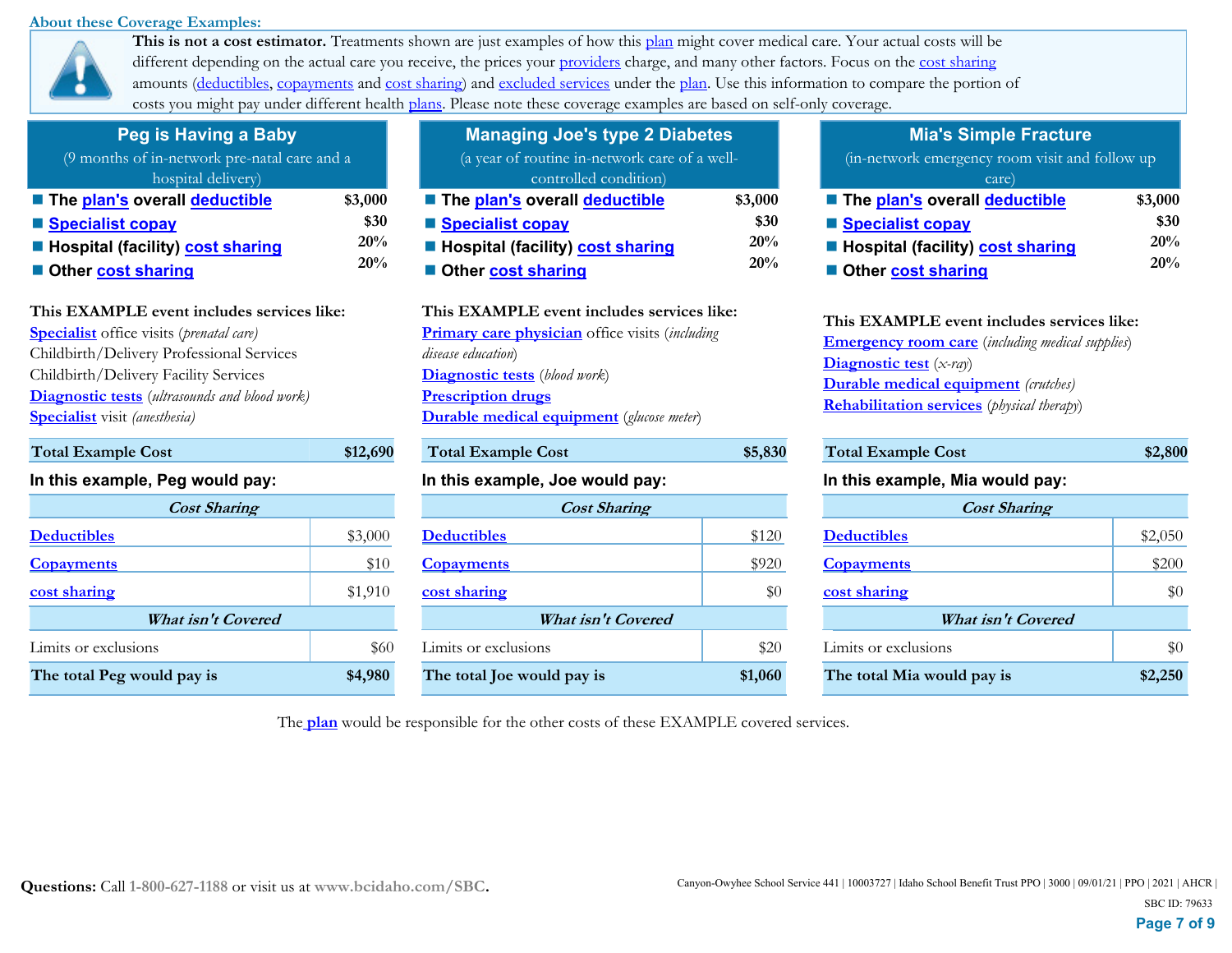## **DISCRIMINATION IS AGAINST THE LAW**

Blue Cross of Idaho and Blue Cross of Idaho Care Plus, Inc., (collectively referred to as Blue Cross of Idaho) complies with applicable Federal civil rights laws and does not discriminate on the basis of race, color, national origin, age, disability or sex. Blue Cross of Idaho does not exclude people or treat them differently because of race, color, national origin, age, disability or sex.

Blue Cross of Idaho:

• Provides free aids and services to people with disabilities to communicate effectively with us, such as:

- o Qualified sign language interpreters
- o Written information in other formats (large print, audio, accessible electronic formats, other formats)
- Provides free language services to people whose primary language is not English, such as:
	- o Qualified interpreters
	- o Information written in other languages

If you need these services, contact Blue Cross of Idaho Customer Service Department. Call 1-800-627-1188 (TTY: 711), or call the customer service phone number on the back of your card. If you believe that Blue Cross of Idaho has failed to provide these services or discriminated in another way on the basis of race, color, national origin, age, disability or sex, you can file a grievance with Blue Cross of Idaho's Grievances and Appeals Department at:

Manager, Grievances and Appeals 3000 E. Pine Ave., Meridian, ID 83642 Telephone: 1-800-274-4018 Fax: 208-331-7493 Email: grievances&appeals@bcidaho.com TTY: 711

You can file a grievance in person or by mail, fax, or email. If you need help filing a grievance, our Grievances and Appeals team is available to help you. You can also file a civil rights complaint with the U.S. Department of Health and Human Services, Office for Civil Rights electronically through the Office for Civil Rights Complaint Portal, available at *https://ocrportal.hhs.gov/ocr/portal/lobby.*

*jsf*, or by mail or phone at: U.S. Department of Health and Human Services, 200 Independence Avenue SW., Room 509F, HHH Building, Washington, DC 20201, 1-800-368-1019, 800-537-7697 (TTY). Complaint forms are available at *<http://www.hhs.gov/ocr/office/file/index.html>*